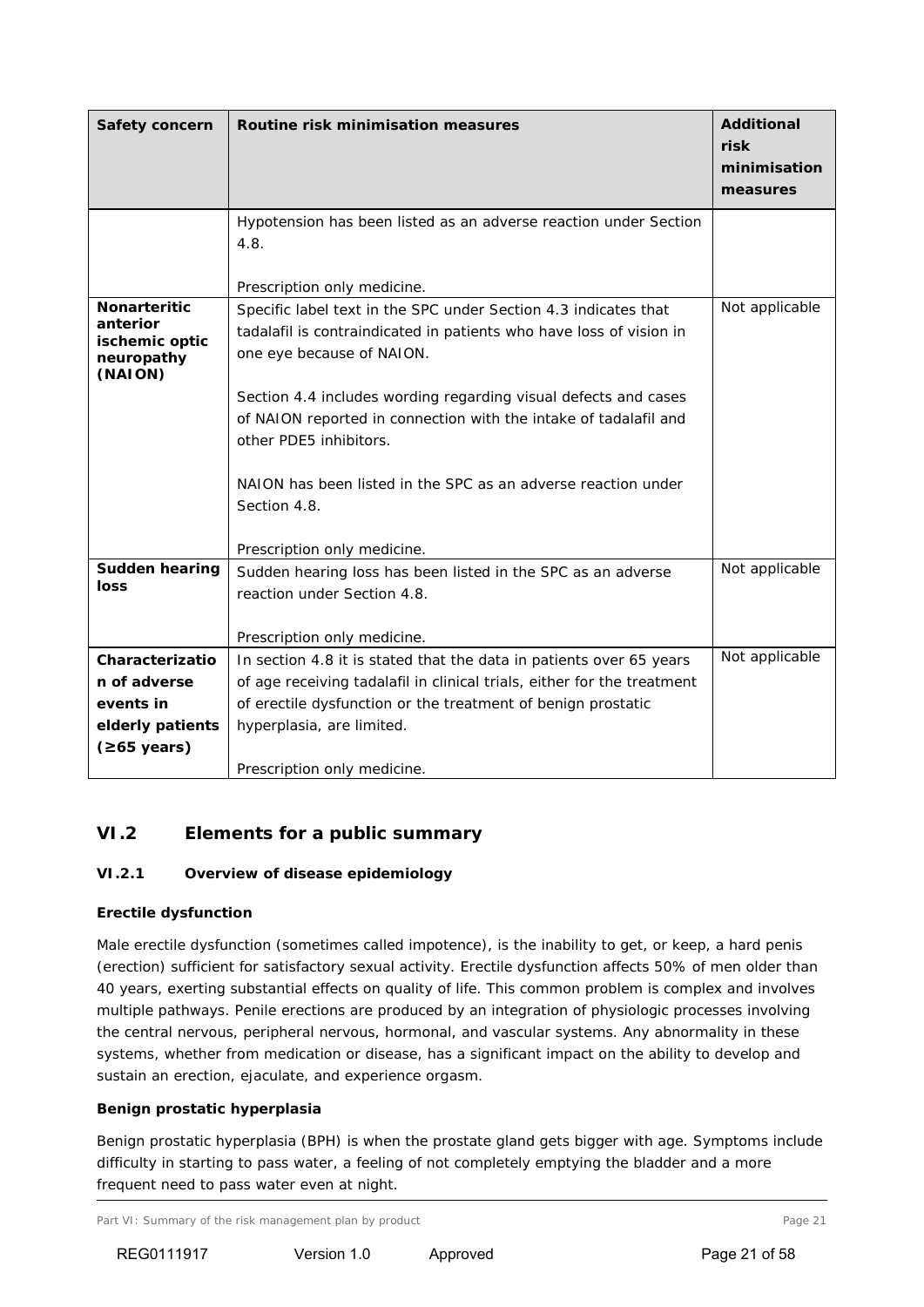BPH is a common problem that affects the quality of life in approximately one third of men older than 50 years. Worldwide, approximately 30 million men have symptoms related to BPH.

## *VI.2.2 Summary of treatment benefits*

#### **Erectile dysfunction**

Tadalafil was significantly more effective than placebo in all studies in erectile dysfunction. For one of the questionnaires, where the maximum score is 30, patients who recorded scores of about 15 before treatment, recorded scores of 22.6 or 25 after receiving tadalafil 10 mg or 20 mg, respectively. Overall, in the studies of general populations, 81% of patients reported that tadalafil 'on demand' improved their erections as compared to 35% of those taking placebo. Patients taking tadalafil once a day at doses of 2.5 or 5 mg also reported improved erections compared with those taking placebo.

## **Benign prostatic hyperplasia**

Tadalafil given at a dose of 5 mg was also more effective than placebo in all the studies in patients with benign prostatic hyperplasia, with the results showing a significant improvement in symptoms compared with placebo.

## *VI.2.3 Unknowns relating to treatment benefits*

Data show that more patients aged 75 years and older had more tadalafil related adverse events compared to patients below 75 years of age. Although in general there were no important differences diarrhoea and dizziness were more frequent in older patients. Acknowledging that the size of the sample is low, given that these patients constitute a relevant target population the need to generate more data in this population has been added as missing information in the RMP.

## *VI.2.4 Summary of safety concerns*

#### **Risk What is known Preventability Prolonged and possibly painful erection**  (priapism) Prolonged and possibly painful erection after taking tadalafil has been reported rarely. Tadalafil should be used with caution in patients with anatomical deformation of the penis or in patients who have conditions which may predispose them to prolonged and possibly painful erections. Before taking the tablets, tell your doctor if you have: sickle cell anaemia (an abnormality of red blood cells). multiple myeloma (cancer of the bone marrow). leukaemia (cancer of the blood cells). any deformation of your penis. If you experience prolonged and possibly painful erection after taking tadalafil which lasts continuously for more than 4 hours you should stop using the medicine and contact a doctor immediately. **Blood pressure decreased** Tadalafil should not be used in patients that have low blood pressure, uncontrolled high blood pressure, and patients taking group of medicines ("nitrates") used in the treatment of Do not take tadalafil: if you are taking any form of organic nitrate or nitric oxide donors such as amyl nitrite. If you are taking any form of nitrate or are unsure tell your

## **Important identified risks**

Part VI: Summary of the risk management plan by product Page 22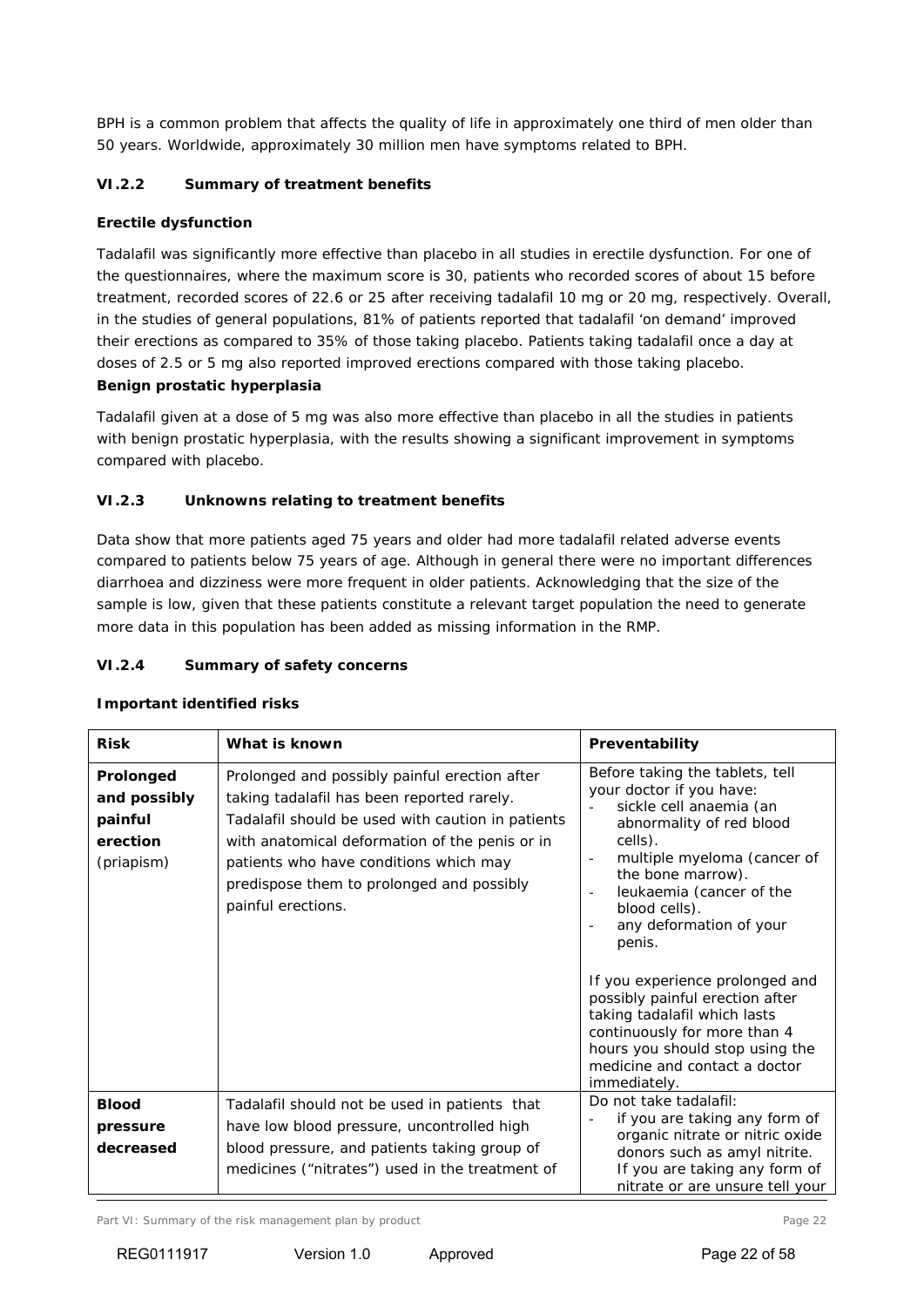| <b>Risk</b> | What is known                                                                                                                                                                                                                          | Preventability                                                                                                                                                                                   |
|-------------|----------------------------------------------------------------------------------------------------------------------------------------------------------------------------------------------------------------------------------------|--------------------------------------------------------------------------------------------------------------------------------------------------------------------------------------------------|
|             | angina pectoris ("chest pain").<br>Caution is advised when taking tadalafil together<br>with alpha blockers (drugs used to treat high<br>blood pressure or urinary symptoms associated<br>with benign prostatic hyperplasia) and other | doctor.<br>if you have low blood<br>pressure or uncontrolled high<br>blood pressure.<br>Drinking alcohol may temporarily<br>lower your blood pressure. If you                                    |
|             | medicines to treat high blood pressure.<br>Low blood pressure is an uncommon possible<br>side effect of tadalafil.                                                                                                                     | have taken or are planning to<br>take tadalafil avoid excessive<br>drinking (blood alcohol level of<br>0.08 % or greater), since this<br>may increase the risk of dizziness<br>when standing up. |

## **Important potential risks**

| <b>Risk</b>                                                                              | What is known (Including reason why it is considered a<br>potential risk)                                                                                                                                                                                                                                             |
|------------------------------------------------------------------------------------------|-----------------------------------------------------------------------------------------------------------------------------------------------------------------------------------------------------------------------------------------------------------------------------------------------------------------------|
| <b>Stroke of the eye</b> (nonarteritic<br>anterior ischemic optic<br>neuropathy (NAION)) | Tadalafil should not be used in patients that ever had loss of vision<br>because of non-arteritic anterior ischemic optic neuropathy<br>(NAION), a condition described as "stroke of the eye".<br>If sudden decrease or loss of vision is noted, tadalafil should be<br>stopped and the doctor contacted immediately. |
| Sudden hearing loss                                                                      | Sudden decrease or loss of hearing has been reported as a rare<br>possible side effect of tadalafil.                                                                                                                                                                                                                  |

## **Missing information**

| <b>Risk</b>                            | What is known                                                    |
|----------------------------------------|------------------------------------------------------------------|
| Characterization of adverse            | In the currently small sample size data show that more patients  |
| events in elderly patients ( $\geq 65$ | aged 75 years and older had more tadalafil related adverse event |
| years)                                 | compared to patients below 75 years of age. Although in general  |
|                                        | there were no important differences diarrhoea and dizziness were |
|                                        | more frequent in older patients.                                 |

# *VI.2.5 Summary of risk minimisation measures by safety concern*

All medicines have a Summary of Product Characteristics (SmPC) which provides physicians, pharmacists and other health care professionals with details on how to use the medicine, the risks and recommendations for minimising them. An abbreviated version of this in lay language is provided in the form of the package leaflet (PL). The measures in these documents are known as routine risk minimisation measures.

This medicine has no additional risk minimisation measures.

# *VI.2.6 Planned post authorisation development plan*

Not applicable.

Part VI: Summary of the risk management plan by product Page 23 and Page 23